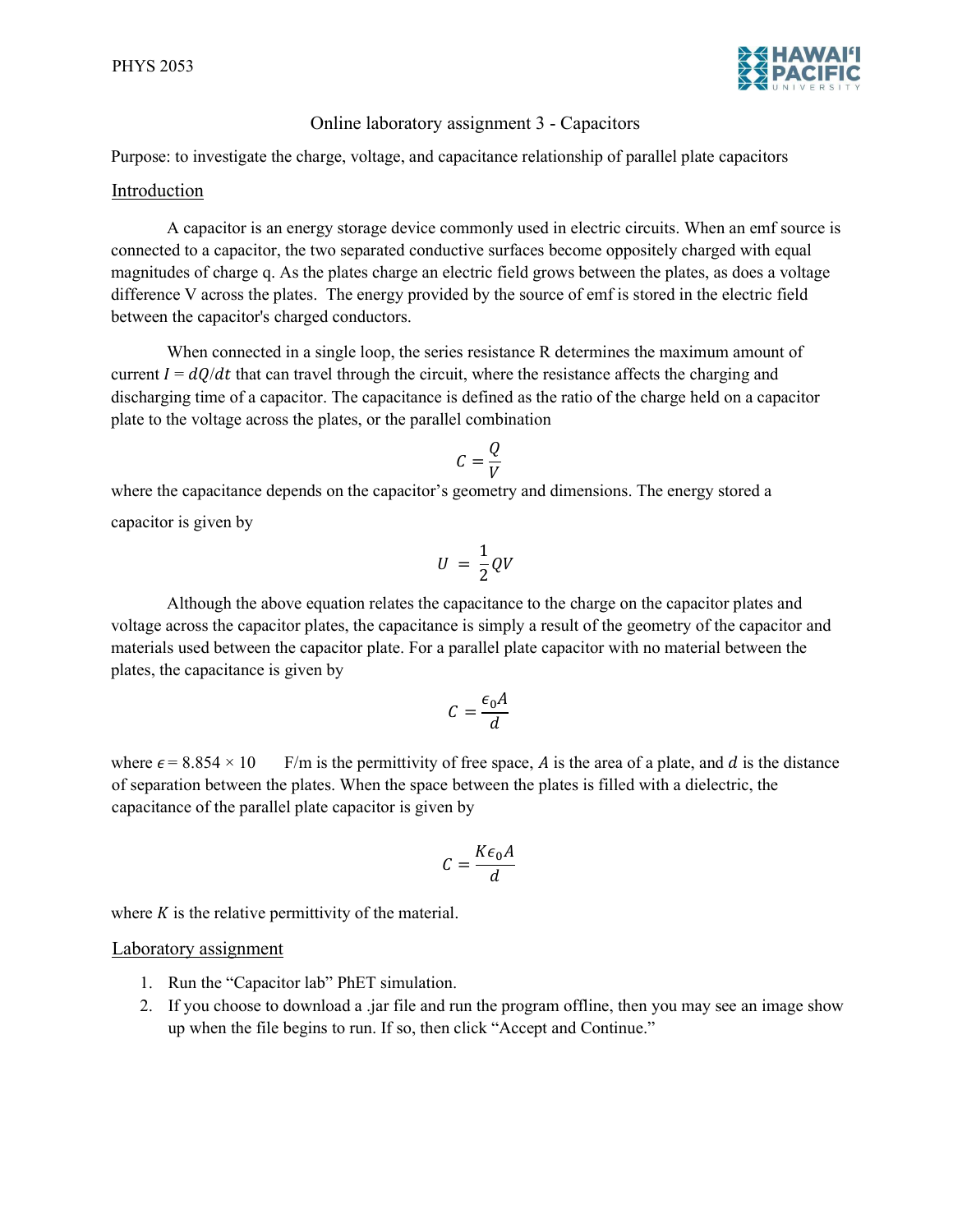

# Part I: Capacitance and dimensions

3. Next, check all the boxes in the upper-right-hand corner that are shown in the below image.

| View                             |  |
|----------------------------------|--|
| Plate Charges                    |  |
| IV Electric Field Lines          |  |
| Meters                           |  |
| $\sqrt{\phantom{a}}$ Capacitance |  |
| √ Plate Charge                   |  |
| √ Stored Energy                  |  |
| Voltmeter<br>$\vee$              |  |
| Electric Field Detector          |  |

4. Drag the probes to touch the wires on each side of the capacitor as shown below. You can change the dimensions of the capacitor by clicking and dragging the green arrows (it will turn yellow as shown when you hover over it).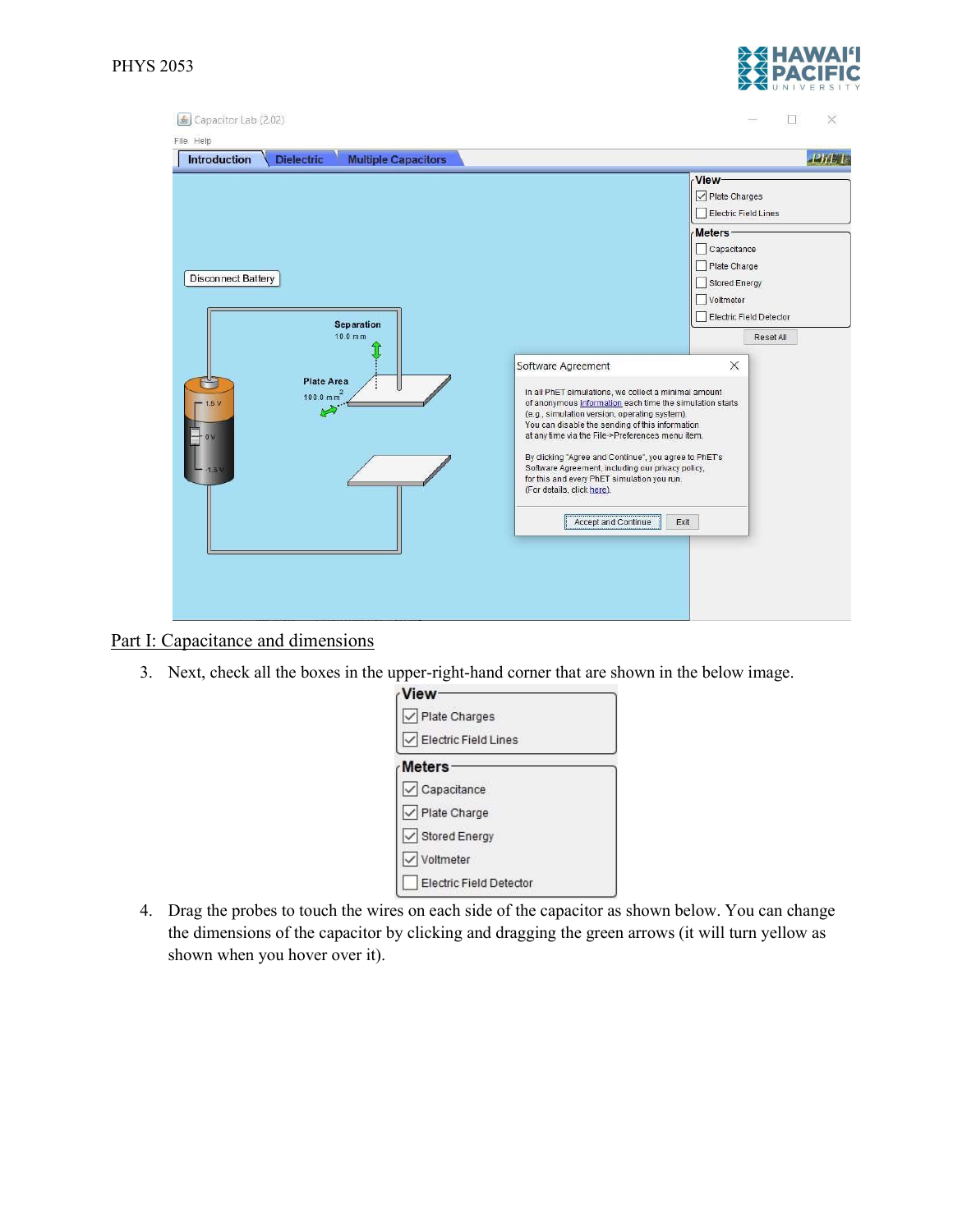



5. Start with a separation distance of 10.0 mm. Only change the area. Record the values of the capacitance (number below green scale) for given areas in Table I. Note, you may not get the exact values for the areas, but try to get as close as you can with dragging the area arrow. Also note that you can change the bar graph scales with the zoom in (+) and zoom out (-) buttons.

Table I: Capacitance vs. Area for  $d = 10.0$  mm



6. Place your data points from Table I on the below graph and draw a best fit line or curve.

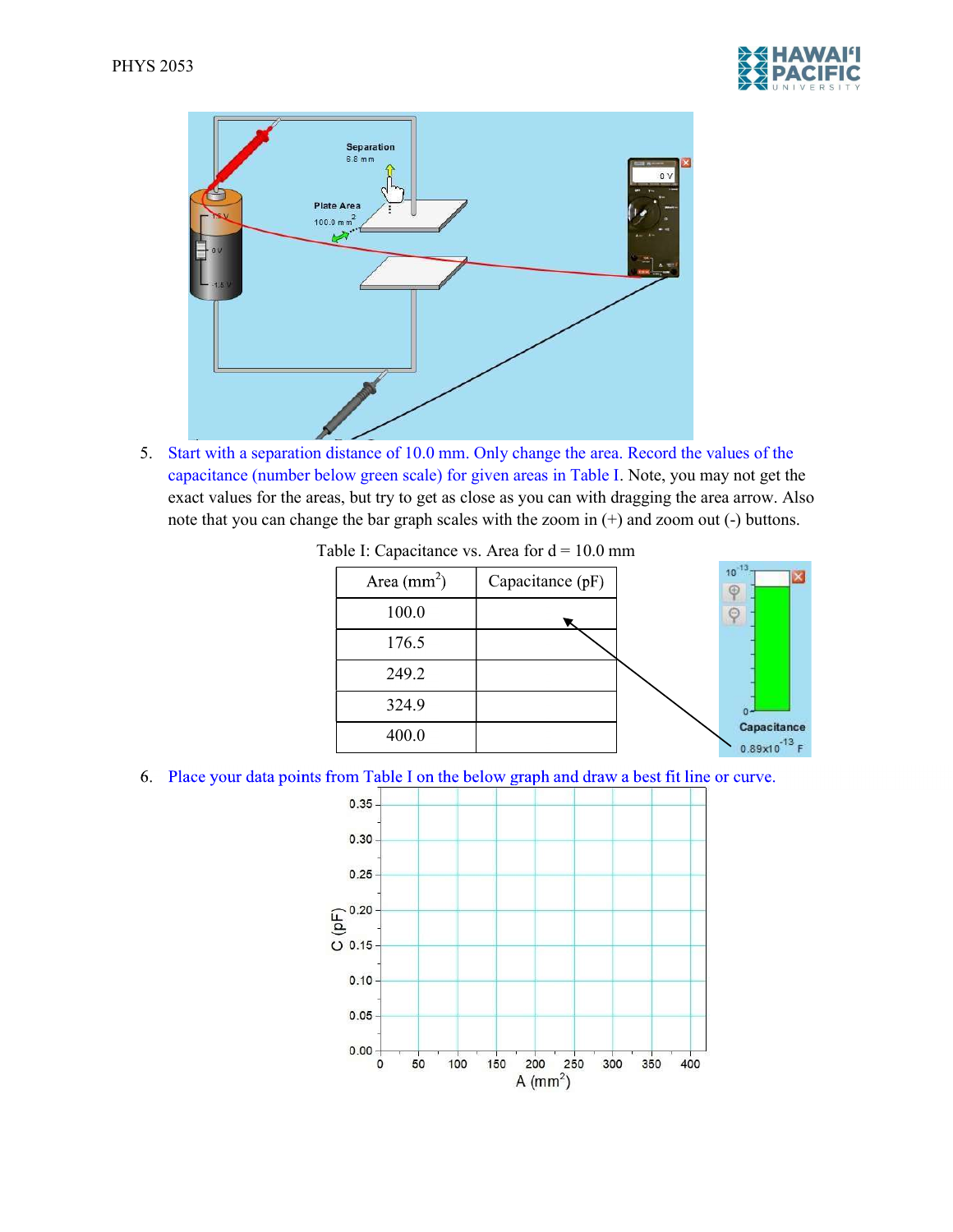

7. Does the capacitance increase or decrease with increasing area? Is it linear? Explain.

8. Start with an area of 100.0 mm<sup>2</sup>. Only change the distance of separation. Record the values of the capacitance (number below green scale) for given separation distances in Table II.

 $\mathcal{L}_\mathcal{L} = \{ \mathcal{L}_\mathcal{L} = \{ \mathcal{L}_\mathcal{L} = \{ \mathcal{L}_\mathcal{L} = \{ \mathcal{L}_\mathcal{L} = \{ \mathcal{L}_\mathcal{L} = \{ \mathcal{L}_\mathcal{L} = \{ \mathcal{L}_\mathcal{L} = \{ \mathcal{L}_\mathcal{L} = \{ \mathcal{L}_\mathcal{L} = \{ \mathcal{L}_\mathcal{L} = \{ \mathcal{L}_\mathcal{L} = \{ \mathcal{L}_\mathcal{L} = \{ \mathcal{L}_\mathcal{L} = \{ \mathcal{L}_\mathcal{$ 

 $\mathcal{L}_\mathcal{L} = \{ \mathcal{L}_\mathcal{L} = \{ \mathcal{L}_\mathcal{L} = \{ \mathcal{L}_\mathcal{L} = \{ \mathcal{L}_\mathcal{L} = \{ \mathcal{L}_\mathcal{L} = \{ \mathcal{L}_\mathcal{L} = \{ \mathcal{L}_\mathcal{L} = \{ \mathcal{L}_\mathcal{L} = \{ \mathcal{L}_\mathcal{L} = \{ \mathcal{L}_\mathcal{L} = \{ \mathcal{L}_\mathcal{L} = \{ \mathcal{L}_\mathcal{L} = \{ \mathcal{L}_\mathcal{L} = \{ \mathcal{L}_\mathcal{$ 

 $\mathcal{L}_\mathcal{L} = \mathcal{L}_\mathcal{L} = \mathcal{L}_\mathcal{L} = \mathcal{L}_\mathcal{L} = \mathcal{L}_\mathcal{L} = \mathcal{L}_\mathcal{L} = \mathcal{L}_\mathcal{L} = \mathcal{L}_\mathcal{L} = \mathcal{L}_\mathcal{L} = \mathcal{L}_\mathcal{L} = \mathcal{L}_\mathcal{L} = \mathcal{L}_\mathcal{L} = \mathcal{L}_\mathcal{L} = \mathcal{L}_\mathcal{L} = \mathcal{L}_\mathcal{L} = \mathcal{L}_\mathcal{L} = \mathcal{L}_\mathcal{L}$ 



Table II: Capacitance vs. d for  $A = 100.0$  mm<sup>2</sup>

9. Place your data points from Table II on the below graph and draw a best fit line or curve.



10. Does the capacitance increase or decrease with increasing d? Is it linear? Explain.

 $\mathcal{L}_\mathcal{L} = \{ \mathcal{L}_\mathcal{L} = \{ \mathcal{L}_\mathcal{L} = \{ \mathcal{L}_\mathcal{L} = \{ \mathcal{L}_\mathcal{L} = \{ \mathcal{L}_\mathcal{L} = \{ \mathcal{L}_\mathcal{L} = \{ \mathcal{L}_\mathcal{L} = \{ \mathcal{L}_\mathcal{L} = \{ \mathcal{L}_\mathcal{L} = \{ \mathcal{L}_\mathcal{L} = \{ \mathcal{L}_\mathcal{L} = \{ \mathcal{L}_\mathcal{L} = \{ \mathcal{L}_\mathcal{L} = \{ \mathcal{L}_\mathcal{$ 

 $\mathcal{L}_\mathcal{L} = \mathcal{L}_\mathcal{L} = \mathcal{L}_\mathcal{L} = \mathcal{L}_\mathcal{L} = \mathcal{L}_\mathcal{L} = \mathcal{L}_\mathcal{L} = \mathcal{L}_\mathcal{L} = \mathcal{L}_\mathcal{L} = \mathcal{L}_\mathcal{L} = \mathcal{L}_\mathcal{L} = \mathcal{L}_\mathcal{L} = \mathcal{L}_\mathcal{L} = \mathcal{L}_\mathcal{L} = \mathcal{L}_\mathcal{L} = \mathcal{L}_\mathcal{L} = \mathcal{L}_\mathcal{L} = \mathcal{L}_\mathcal{L}$ 

 $\mathcal{L}_\mathcal{L} = \mathcal{L}_\mathcal{L} = \mathcal{L}_\mathcal{L} = \mathcal{L}_\mathcal{L} = \mathcal{L}_\mathcal{L} = \mathcal{L}_\mathcal{L} = \mathcal{L}_\mathcal{L} = \mathcal{L}_\mathcal{L} = \mathcal{L}_\mathcal{L} = \mathcal{L}_\mathcal{L} = \mathcal{L}_\mathcal{L} = \mathcal{L}_\mathcal{L} = \mathcal{L}_\mathcal{L} = \mathcal{L}_\mathcal{L} = \mathcal{L}_\mathcal{L} = \mathcal{L}_\mathcal{L} = \mathcal{L}_\mathcal{L}$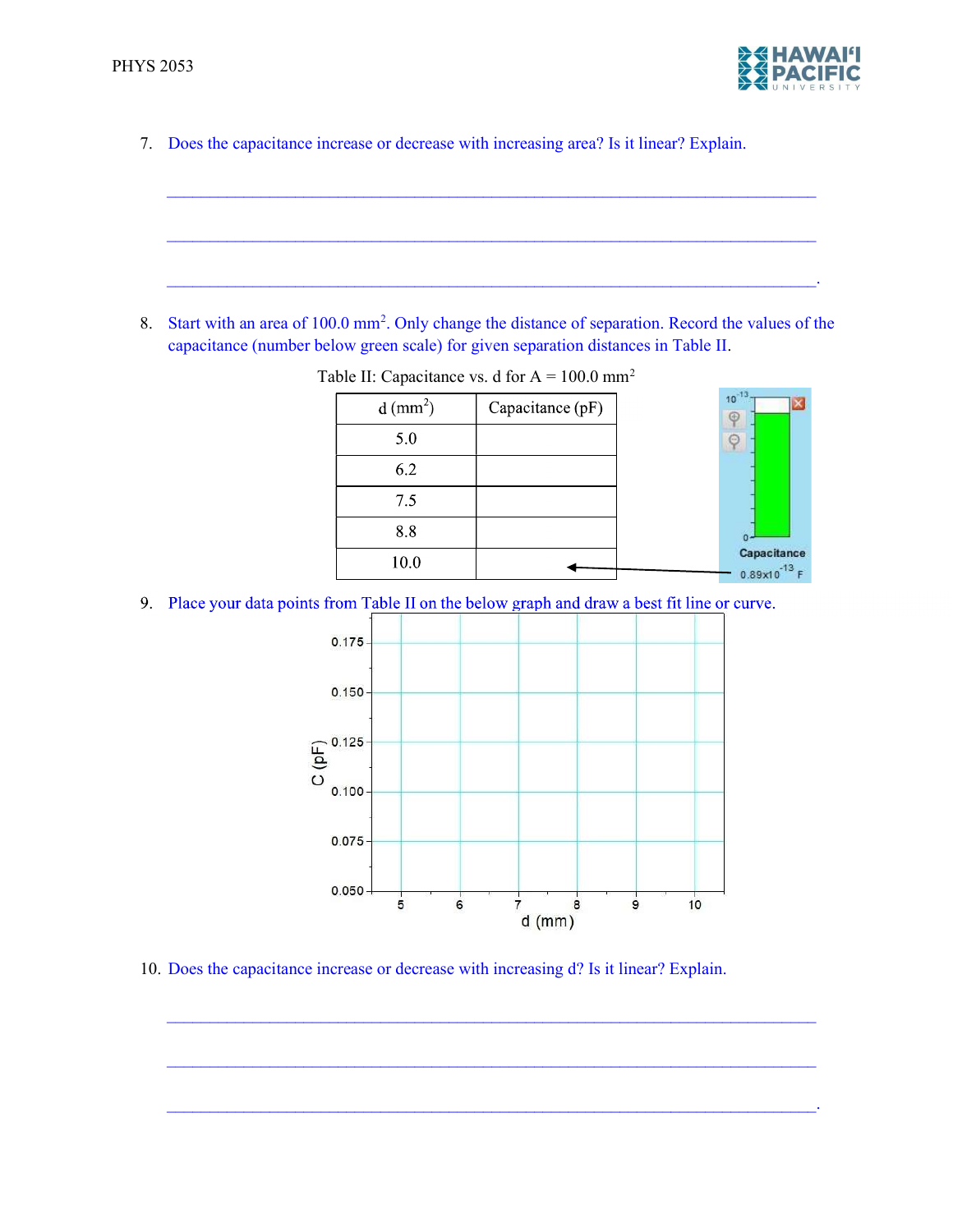

# Part II: Charge and energy

- 11. For this part, set  $d = 5.0$  mm and  $A = 400.0$  mm<sup>2</sup>.
- 12. You can adjust the battery voltage with the sliding scale and the voltmeter will read out the voltage across the capacitor plates if you connected the probes correctly. See below.



 $10^{-11}$   $\frac{1}{1}$ 

 $10^{-12}$  T

**Text** 

13. Set the voltage values as close as you can to those listed in Table III and fill in the blanks.

|               |               | <u>rable III. Charge and energy as a function of voltage.</u> |                           | R<br>◠                 |
|---------------|---------------|---------------------------------------------------------------|---------------------------|------------------------|
| Voltage $(V)$ | Charge $(pC)$ | Stored energy (pJ)                                            | $\oplus$<br>$\Theta$      | $\circledcirc$         |
| 0             |               |                                                               |                           | $\odot$                |
| 0.300         |               |                                                               |                           |                        |
| 0.600         |               |                                                               |                           |                        |
| 0.900         |               |                                                               | <b>Plate Charge (top)</b> | <b>Stored Energ</b>    |
| 1.20          |               |                                                               | $0.11 \times 10^{-11}$    | $0.80 \times 10^{-12}$ |
| 1.50          |               |                                                               |                           |                        |

Table III: Charge and energy as a function of voltage

14. Place your data points from Table III on the below graphs and draw a best fit line or curve for each plot.



15. Estimate the slope for the Q vs. V graph to the right with uncertainty and correct units.